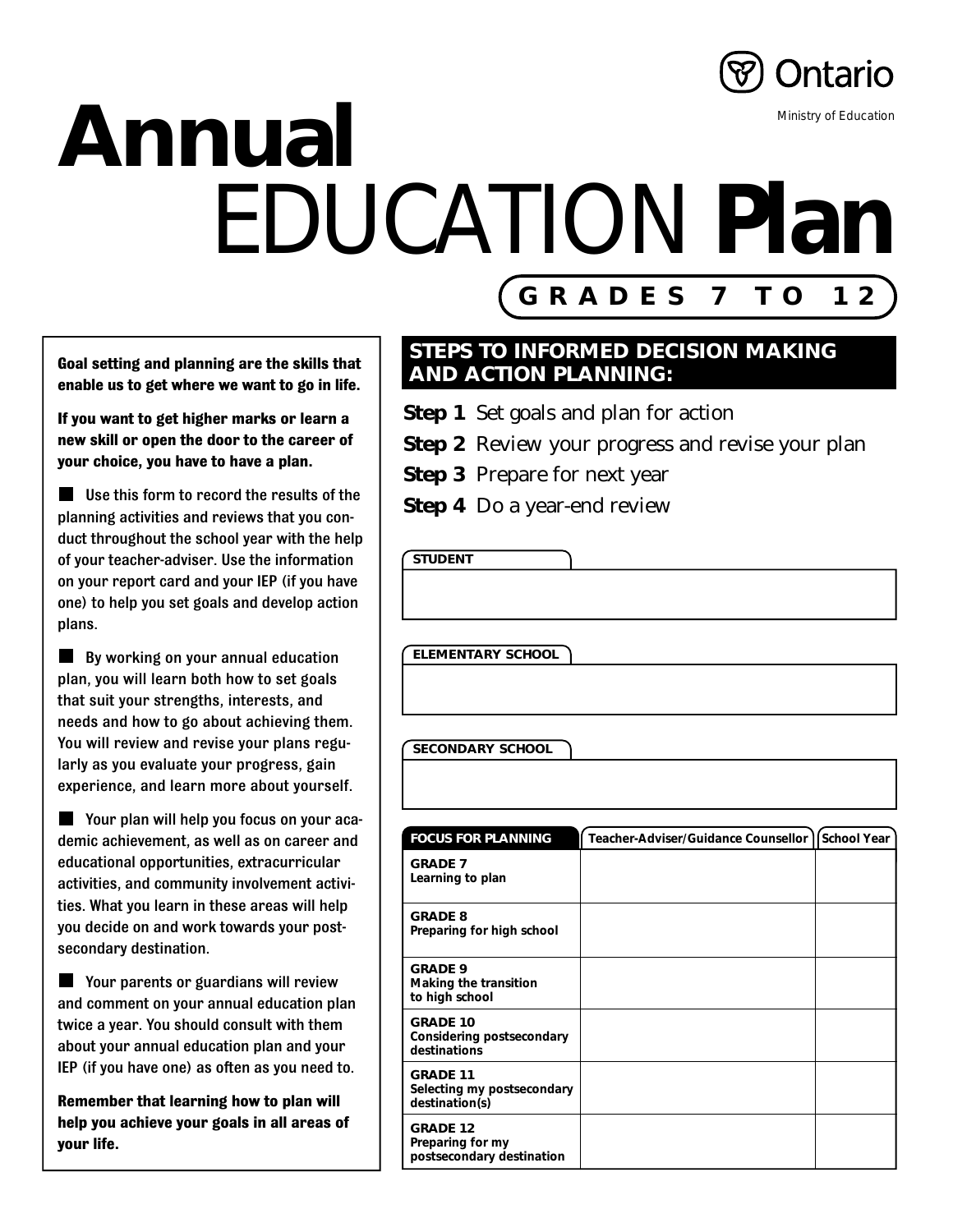#### **Set Goals and Plan for Action**

At the start of the school year, set your goals and make a plan that will help you achieve them. Set goals in the areas of academic achievement, career and education exploration, extracurricular activities, and, starting in Grade 9, community involvement. If you have an IEP, consider its directions when you set your goals and make your plans.

|                                  | GOALS | ACTION PLAN           |  |
|----------------------------------|-------|-----------------------|--|
| $\overline{\mathbf{z}}$<br>GRADE |       |                       |  |
|                                  | GOALS | <b>ACTION</b><br>PLAN |  |
| $\infty$<br>GRADE                |       |                       |  |
|                                  | GOALS | ACTION<br>PLAN        |  |
| $\bullet$<br>GRADE               |       |                       |  |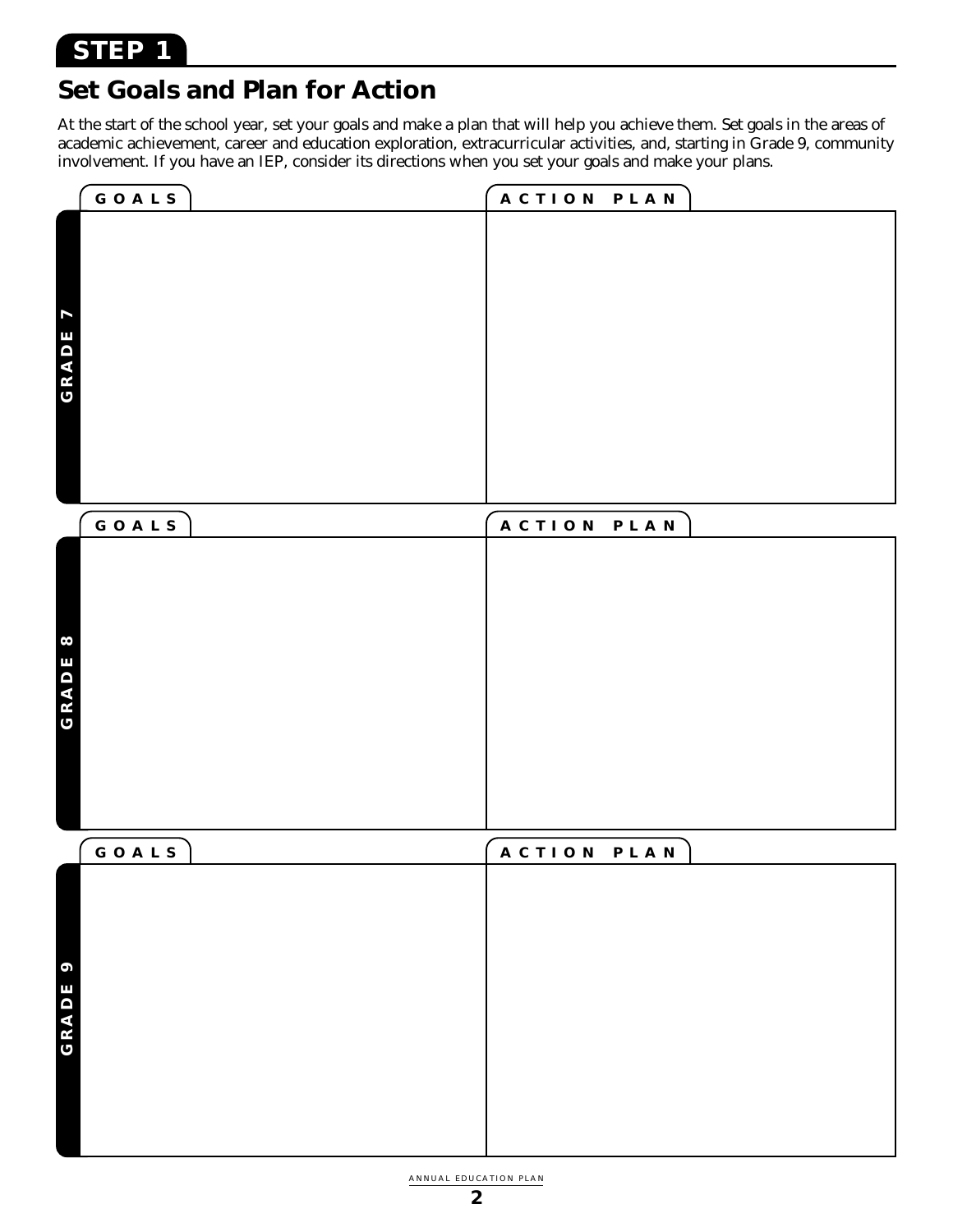#### **STEP 2**

#### **Review Your Progress and Revise Your Plan**

Review your progress towards your goals regularly throughout the school year, with the help of your teacher-adviser. Revise your plan if you need to. Record the results of your reviews here twice during the school year, taking into account the marks and comments on your last report card.

|                         | REVISED ACTION PLAN |                 | FEEDBACK FROM PARENTS AND TEACHER-ADVISER |      |
|-------------------------|---------------------|-----------------|-------------------------------------------|------|
|                         | Review 1            |                 |                                           |      |
|                         |                     |                 |                                           |      |
|                         |                     |                 |                                           |      |
|                         |                     |                 |                                           |      |
| $\overline{\mathbf{I}}$ |                     |                 |                                           |      |
|                         |                     |                 |                                           |      |
| GRADE                   |                     | Parent/Guardian | Teacher-Adviser                           | Date |
|                         | Review 2            |                 |                                           |      |
|                         |                     |                 |                                           |      |
|                         |                     |                 |                                           |      |
|                         |                     |                 |                                           |      |
|                         |                     |                 |                                           |      |
|                         |                     |                 |                                           |      |
|                         |                     | Parent/Guardian | Teacher-Adviser                           | Date |
|                         | REVISED ACTION PLAN |                 | FEEDBACK FROM PARENTS AND TEACHER-ADVISER |      |
|                         | Review 1            |                 |                                           |      |
|                         |                     |                 |                                           |      |
|                         |                     |                 |                                           |      |
|                         |                     |                 |                                           |      |
| $\infty$                |                     |                 |                                           |      |
|                         |                     |                 |                                           |      |
| GRADE                   |                     | Parent/Guardian | Teacher-Adviser                           | Date |
|                         | Review 2            |                 |                                           |      |
|                         |                     |                 |                                           |      |
|                         |                     |                 |                                           |      |
|                         |                     |                 |                                           |      |
|                         |                     |                 |                                           |      |
|                         |                     | Parent/Guardian | Teacher-Adviser                           | Date |
|                         |                     |                 |                                           |      |
|                         | REVISED ACTION PLAN |                 | FEEDBACK FROM PARENTS AND TEACHER-ADVISER |      |
|                         | Review 1            |                 |                                           |      |
|                         |                     |                 |                                           |      |
|                         |                     |                 |                                           |      |
|                         |                     |                 |                                           |      |
| 9                       |                     |                 |                                           |      |
|                         |                     | Parent/Guardian | Teacher-Adviser                           | Date |
| GRADE                   | Review 2            |                 |                                           |      |
|                         |                     |                 |                                           |      |
|                         |                     |                 |                                           |      |
|                         |                     |                 |                                           |      |
|                         |                     |                 |                                           |      |
|                         |                     |                 |                                           |      |
|                         |                     | Parent/Guardian | Teacher-Adviser                           | Date |

ANNUAL EDUCATION PLAN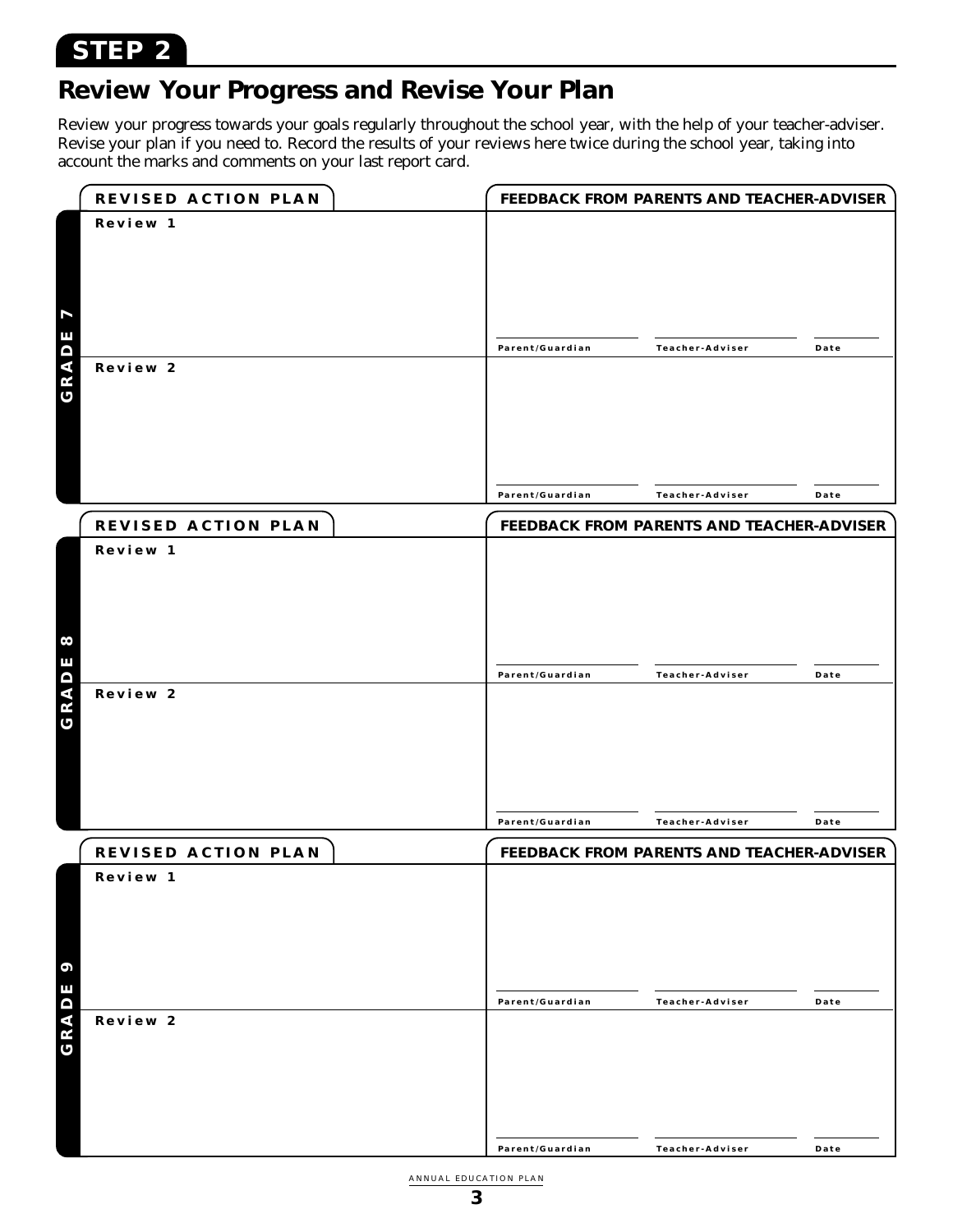#### **STEP 1 (cont.)**

#### **Set Goals and Plan for Action**

At the start of the school year, set your goals and make a plan that will help you achieve them. Set goals in the areas of academic achievement, career and education exploration, extracurricular activities, and, starting in Grade 9, community involvement. If you have an IEP, consider its directions when you set your goals and make your plans.

|          | GOALS | ACTION PLAN              |  |
|----------|-------|--------------------------|--|
|          |       |                          |  |
|          |       |                          |  |
|          |       |                          |  |
|          |       |                          |  |
|          |       |                          |  |
|          |       |                          |  |
| GRADE 10 |       |                          |  |
|          |       |                          |  |
|          |       |                          |  |
|          |       |                          |  |
|          |       |                          |  |
|          |       |                          |  |
|          |       |                          |  |
|          |       |                          |  |
|          |       |                          |  |
|          | GOALS | <b>ACTION</b><br>P L A N |  |
|          |       |                          |  |
|          |       |                          |  |
|          |       |                          |  |
|          |       |                          |  |
|          |       |                          |  |
| GRADE 11 |       |                          |  |
|          |       |                          |  |
|          |       |                          |  |
|          |       |                          |  |
|          |       |                          |  |
|          |       |                          |  |
|          |       |                          |  |
|          |       |                          |  |
|          |       |                          |  |
|          | GOALS | ACTION<br>PLAN           |  |
|          |       |                          |  |
|          |       |                          |  |
|          |       |                          |  |
|          |       |                          |  |
| 12       |       |                          |  |
|          |       |                          |  |
|          |       |                          |  |
| GRADE    |       |                          |  |
|          |       |                          |  |
|          |       |                          |  |
|          |       |                          |  |
|          |       |                          |  |
|          |       |                          |  |
|          |       |                          |  |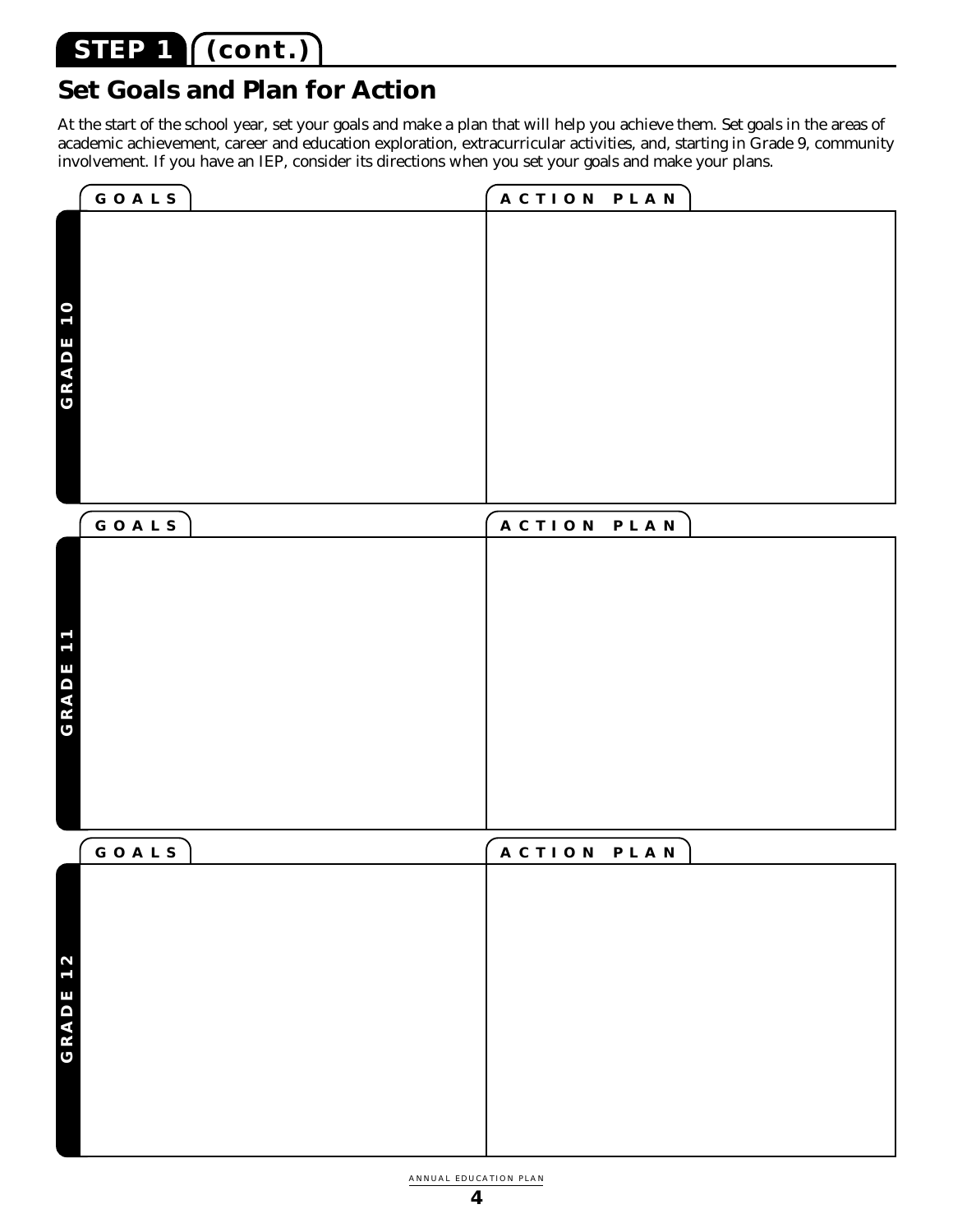#### **STEP 2 (cont.)**

#### **Review Your Progress and Revise Your Plan**

Review your progress towards your goals regularly throughout the school year, with the help of your teacher-adviser and, in Grade 12, your guidance counsellor. Revise your plan if you need to. Record the results of your reviews here twice during the school year, taking into account the marks and comments on your last report card.

|                               | REVISED ACTION PLAN |                 | FEEDBACK FROM PARENTS AND TEACHER-ADVISER     |      |
|-------------------------------|---------------------|-----------------|-----------------------------------------------|------|
|                               | Review 1            |                 |                                               |      |
|                               |                     |                 |                                               |      |
|                               |                     |                 |                                               |      |
|                               |                     |                 |                                               |      |
| <b>10</b>                     |                     |                 |                                               |      |
|                               |                     |                 |                                               |      |
| GRADE                         | Review 2            | Parent/Guardian | Teacher-Adviser                               | Date |
|                               |                     |                 |                                               |      |
|                               |                     |                 |                                               |      |
|                               |                     |                 |                                               |      |
|                               |                     |                 |                                               |      |
|                               |                     |                 |                                               |      |
|                               |                     | Parent/Guardian | Teacher-Adviser                               | Date |
|                               | REVISED ACTION PLAN |                 | FEEDBACK FROM PARENTS AND TEACHER-ADVISER     |      |
|                               | Review 1            |                 |                                               |      |
|                               |                     |                 |                                               |      |
|                               |                     |                 |                                               |      |
|                               |                     |                 |                                               |      |
| $\overline{\phantom{0}}$<br>L |                     |                 |                                               |      |
|                               |                     |                 |                                               |      |
| GRADE                         | Review 2            | Parent/Guardian | Teacher-Adviser                               | Date |
|                               |                     |                 |                                               |      |
|                               |                     |                 |                                               |      |
|                               |                     |                 |                                               |      |
|                               |                     |                 |                                               |      |
|                               |                     |                 |                                               |      |
|                               |                     | Parent/Guardian | Teacher-Adviser                               | Date |
|                               | REVISED ACTION PLAN |                 | FEEDBACK FROM PARENTS AND GUIDANCE COUNSELLOR |      |
|                               | Review 1            |                 |                                               |      |
|                               |                     |                 |                                               |      |
|                               |                     |                 |                                               |      |
|                               |                     |                 |                                               |      |
| 2<br>L                        |                     |                 |                                               |      |
|                               |                     |                 |                                               |      |
| GRADE                         | Review 2            | Parent/Guardian | Guidance Counsellor                           | Date |
|                               |                     |                 |                                               |      |
|                               |                     |                 |                                               |      |
|                               |                     |                 |                                               |      |
|                               |                     |                 |                                               |      |
|                               |                     |                 |                                               |      |
|                               |                     | Parent/Guardian | Guidance Counsellor                           | Date |

ANNUAL EDUCATION PLAN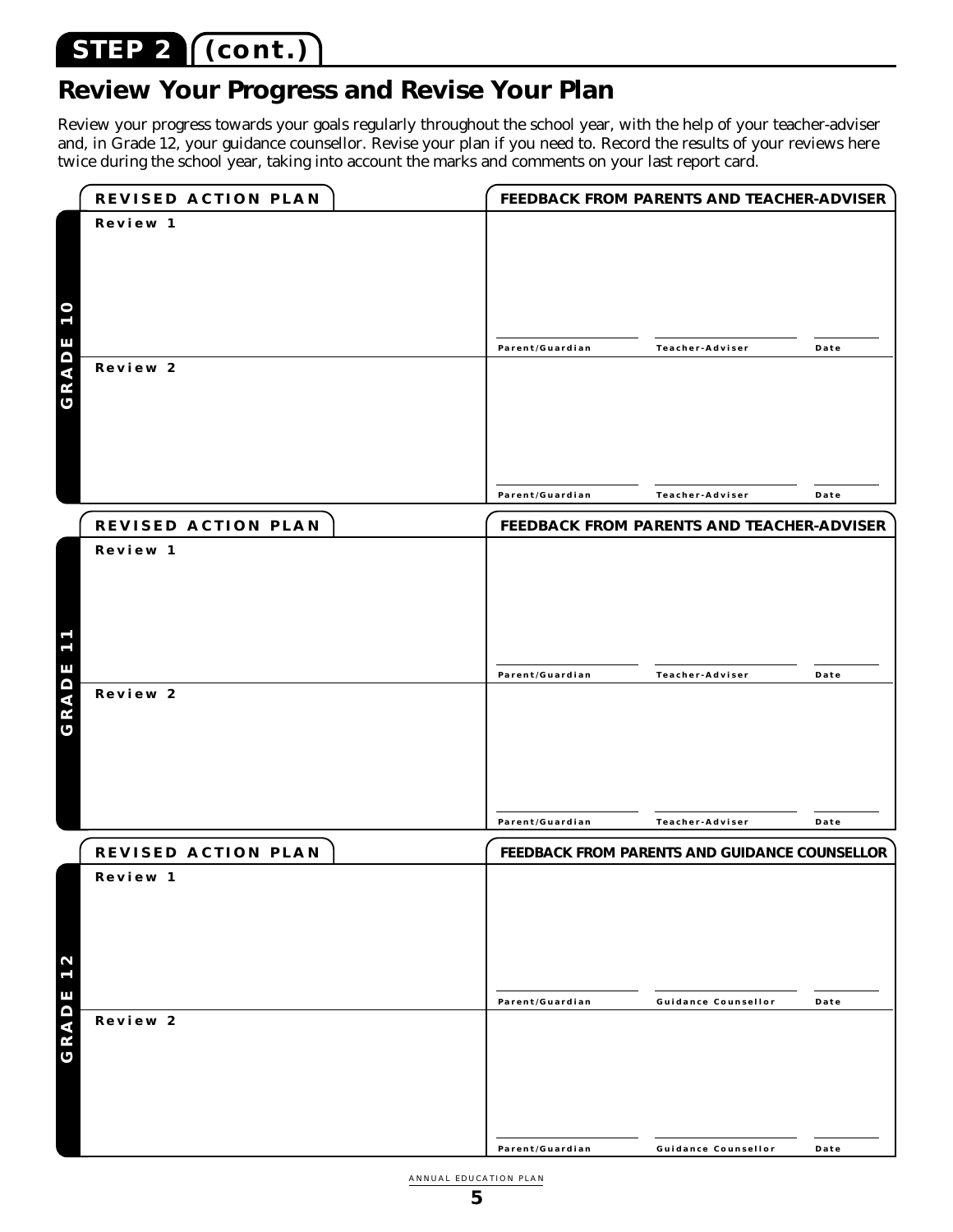

## Prepare for Next Year **Prepare for Next Year**

# Recording your achievement and making course selections **Recording your achievement and making course selections**

**for Grade 9 card for Grade 10 card for Grade 11 card for Grade 12 marks on last**<br> **on last**<br> **on last**<br> **on last**<br> **on last**<br> **on last Marks Marks Marks Final** hrs + hrs + hrs + hrs = 40 hrs **Course Course Selections**<br> **Course Selections**<br> **Course Selections**<br> **Course Selections**<br> **Course Selections**<br> **Course Selections hours completed: in Grade 9 in Grade10 in Grade 11 in Grade 12 Total** your last report card, as well as your achievement in a subject in previous years, will help you make your last report card, as well as your achievement in a subject in previous years, will help you make • When selecting courses, refer to the secondary school's course calendar for a list of courses offered. • When selecting courses, refer to the secondary school's course calendar for a list of courses offered. • You will be selecting your courses for next year sometime during this school year. Your marks on • Refer to your last report card for a record of your marks and, for Grades 9 to 12, a record of credits • You will be selecting your courses for next year sometime during this school year. Your marks on • Refer to your last report card for a record of your marks and, for Grades 9 to 12, a record of credits **Grade 9 Grade 10 Grade 10 Grade 11 Grade 11 Grade 12** • Make sure your course selections in Grades 11 and 12 meet the entry requirements of your • Make sure your course selections in Grades 11 and 12 meet the entry requirements of your Grade 11 report<br>card Marks on last • When selecting courses, make sure you are meeting diploma requirements. • When selecting courses, make sure you are meeting diploma requirements.  $\rightarrow$  Grade 11 Course selections in Grade 11  $rac{1}{\pi}$ for Grade 11 Grade  $10$ earned and community involvement hours completed. earned and community involvement hours completed. report Marks<br>on last Secondary school diploma requirements **Secondary school diploma requirements**  $\Box$  yes **literacy test passed:** yes in Grade10 **CJN**  $\rightarrow$  Grade 10 Course selections for Grade 10 decisions about courses for next year. decisions about courses for next year.in Grade 9  $hrS$ postsecondary destination. Grade 9 postsecondary destination. Marks<br>on last report Community involvement<br>hours completed: **Community involvement**  Course selections<br>for Grade 9 Secondary school<br>literacy test passed: **Secondary school**   $\begin{array}{|c|c|}\n\hline\n2nd & 3rd \\
\hline\n\end{array}$ **subjects term term term term term term** Grade 8 marks **Grade 7 and 8 1st 2nd 3rd 1st 2nd 3rd Grade 7 marks Grade 8 marks**  $\begin{array}{c|c}\n\hline\n\text{1st} & \text{for} \\
\text{term} & \text{if} \\
\hline\n\end{array}$ 2nd 3rd<br>term term Grade 7 marks  $\begin{array}{c|c}\n\hline\n\text{1st} & \text{if } \\
\hline\n\text{1e} & \text{if } \\
\hline\n\end{array}$ Second Language Health and<br>Physical Education *Second Language* - Data Management Physical Education – Data Management and Numeration Communication - Oral and Visual Communication and Numeration Communication Communication – Patterning and and Probability Grade 7 and 8 – Oral and Visual - Number Sense - Geometry and - Patterning and and Probability Number Sense - Measurement – Geometry and Mathematics – Measurement Spatial Sense *Mathematics* Spatial Sense Science and Science and Technology Drama and<br>Dance Technology Geography Health and **Visual Arts** Visual Arts Geography Drama and – Reading – Reading Algebra subjects – Writing – Writing History *English* Music – Oral

 $\frac{12}{\text{marks}}$ Final<br>Grade

Course selections<br>for Grade 12

 $\rightarrow$  Grade 12

40 hrs Total

in Grade 12  $rac{1}{2}$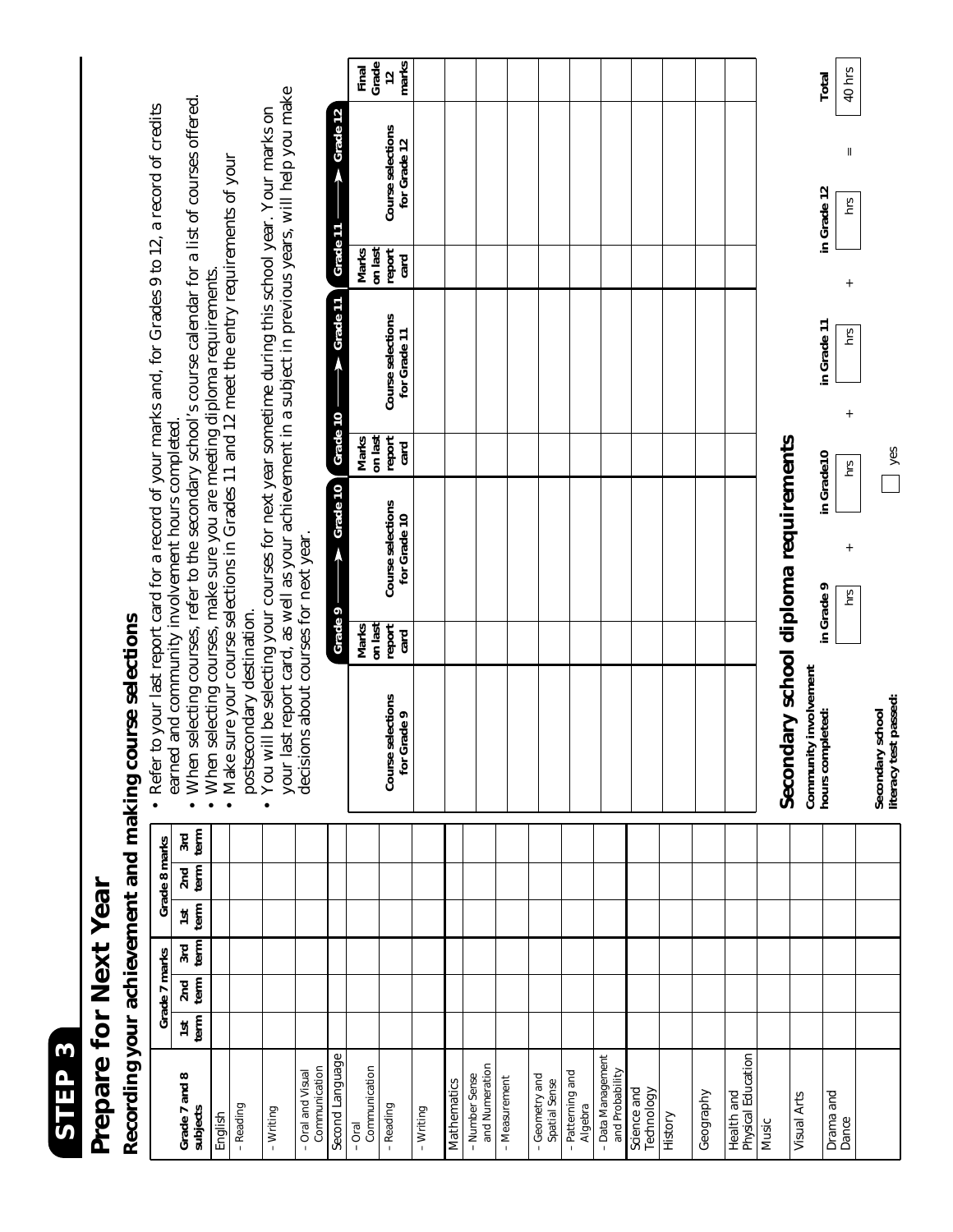| ֠<br>Į<br>and the state of the state of the state of the state of the state of the state of the state of the state of th<br>ì<br>į<br>Ì | $\frac{\alpha}{1}$<br>Community |
|-----------------------------------------------------------------------------------------------------------------------------------------|---------------------------------|

Civics – 0.5 credit . . . . . . . . . . . . . . . . . . . . . . . . . . . . . . . . . . . . . . . . . . . . . . . . . . . . . . . . . Career studies – 0.5 credit . . . . . . . . . . . . . . . . . . . . . . . . . . . . . . . . . . . . . . . . . . . . . . . . . . Career studies – 0.5 credit<br>
Plus:<br>
Plus:<br>
Predit in English or a third language or the social sciences and humanities<br>
or Canadian and world studies<br>
Constant of Canadian and world studies

1 credit in English *or* a third language *or* the social sciences and humanities

*or* Canadian and world studies . . . . . . . . . . . . . . . . . . . . . . . . . . . . . . . . . . . . . . . . . . . . 1 credit in health and physical education *or* business studies *or* the arts . . . . . . . . . . . . 1 credit in science (Gr. 11 or 12) *or* technological education (Gr. 9–12) . . . . . . . . . . . . . .

1 credit in science (Gr. 11 or 12) or technological education (Gr. 9-12) .............. 1 credit in health and physical education or business studies or the arts ...........

 $\Box$ 

 $\sqcup$ 

| Compulsory Credits - 18                                                                                                                                                                                                                                                                                                                      |  |
|----------------------------------------------------------------------------------------------------------------------------------------------------------------------------------------------------------------------------------------------------------------------------------------------------------------------------------------------|--|
|                                                                                                                                                                                                                                                                                                                                              |  |
| Mathematics - 3 credits (at least 1 in Gr. 11 or 12)                                                                                                                                                                                                                                                                                         |  |
|                                                                                                                                                                                                                                                                                                                                              |  |
|                                                                                                                                                                                                                                                                                                                                              |  |
| Canadian history – 1 credit Allian Allian Allian Allian Allian Allian Allian Allian Allian Allian Allian Allian                                                                                                                                                                                                                              |  |
|                                                                                                                                                                                                                                                                                                                                              |  |
|                                                                                                                                                                                                                                                                                                                                              |  |
| $\cdots$ $\cdots$ $\cdots$ $\cdots$ $\cdots$ $\cdots$ $\cdots$ $\cdots$ $\cdots$ $\cdots$ $\cdots$ $\cdots$ $\cdots$ $\cdots$ $\cdots$ $\cdots$ $\cdots$ $\cdots$ $\cdots$ $\cdots$ $\cdots$ $\cdots$ $\cdots$ $\cdots$ $\cdots$ $\cdots$ $\cdots$ $\cdots$ $\cdots$ $\cdots$ $\cdots$ $\cdots$ $\cdots$ $\cdots$ $\cdots$ $\cdots$ $\cdots$ |  |
|                                                                                                                                                                                                                                                                                                                                              |  |

| í |
|---|
| ı |
|   |
| ٦ |

| l<br>$\overline{\phantom{a}}$ |
|-------------------------------|
|                               |
| 1                             |
| $\Box$                        |
|                               |
|                               |
| $\overline{\phantom{a}}$      |
|                               |
|                               |
|                               |
|                               |

## Additional planning for next year **Additional planning for next year**

• Record what you plan to do next year in each of the following areas. • Record what you plan to do next year in each of the following areas.

|                                                                                                                                                                       | Plans for Grade 8 | Plans for Grade 9 | Plans for Grade 10 | Plans for Grade 11 | Plans for Grade 12 |
|-----------------------------------------------------------------------------------------------------------------------------------------------------------------------|-------------------|-------------------|--------------------|--------------------|--------------------|
| owing; touring a workplace;<br>participating in cooperative<br>economic sectors; job shad-<br>(e.g., learning about<br>Career Exploration<br>education)<br>Activities |                   |                   |                    |                    |                    |
| (e.g., researching university,<br>college, or apprenticeship<br>programs on the Internet;<br>Education Exploration<br>visiting campuses)<br>Activities                |                   |                   |                    |                    |                    |
| (e.g., joining a debating club,<br>a sports team, or a Junior<br>volunteering to tutor other<br>Extracurricular Activities<br>Achievement company;<br>students)       |                   |                   |                    |                    |                    |
| Community Involvement<br>(e.g., assisting at a local<br>hospital, a food bank, or<br>a local arts festival)<br>Activities                                             |                   |                   |                    |                    |                    |